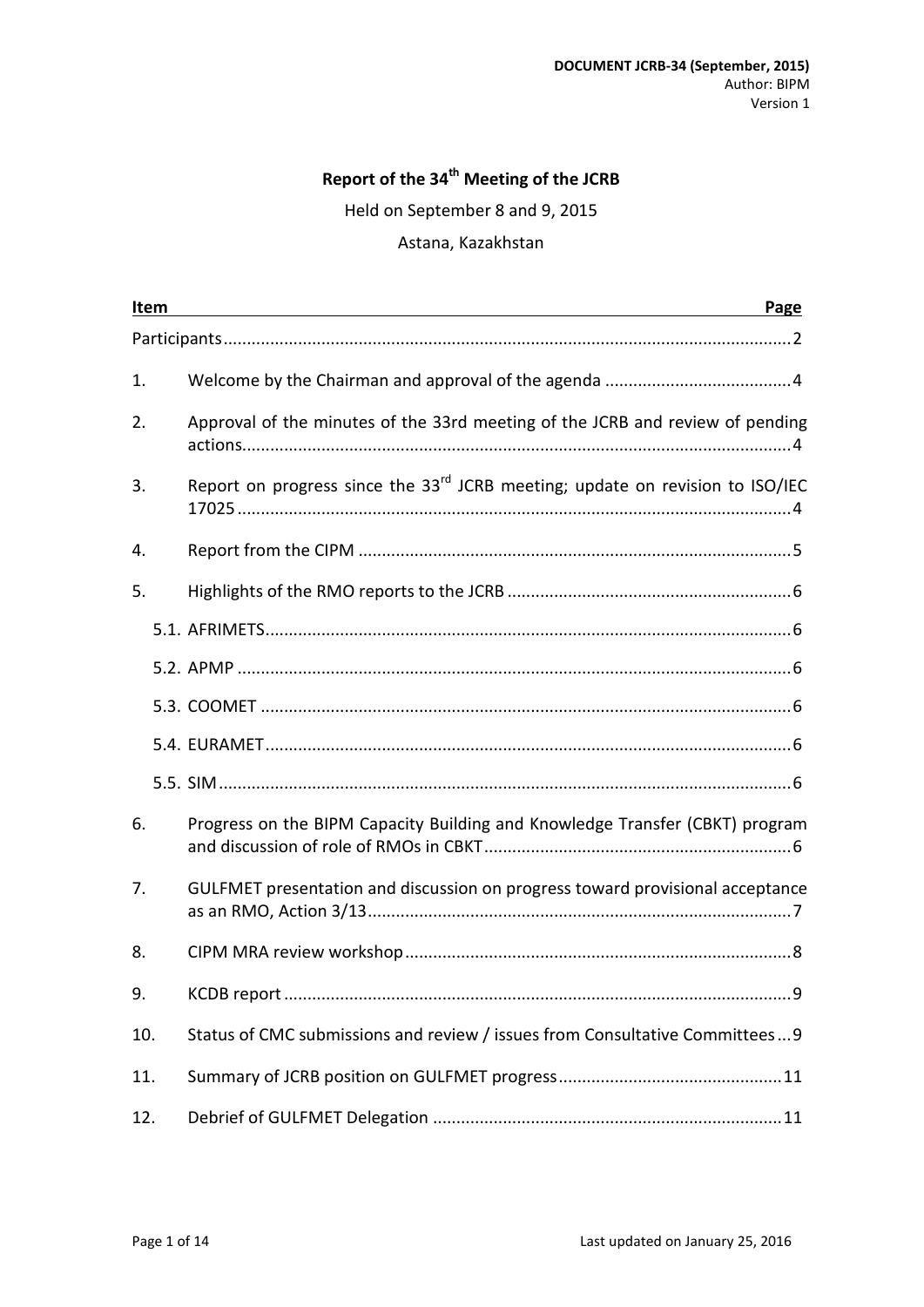| 13. | Reports of comparisons involving non-signatories to the CIPM MRA, Action 33/12 |  |
|-----|--------------------------------------------------------------------------------|--|
| 14. |                                                                                |  |
|     | 14.1. RMO comparisons not registered in the KCDB (EURAMET)  12                 |  |
|     |                                                                                |  |
| 15. |                                                                                |  |
|     |                                                                                |  |

# <span id="page-1-0"></span>**Participants**

#### **BIPM-CIPM**

# **Kazakhstan State Committee of Technical Regulation and Metrology**

|--|--|

# **Delegations**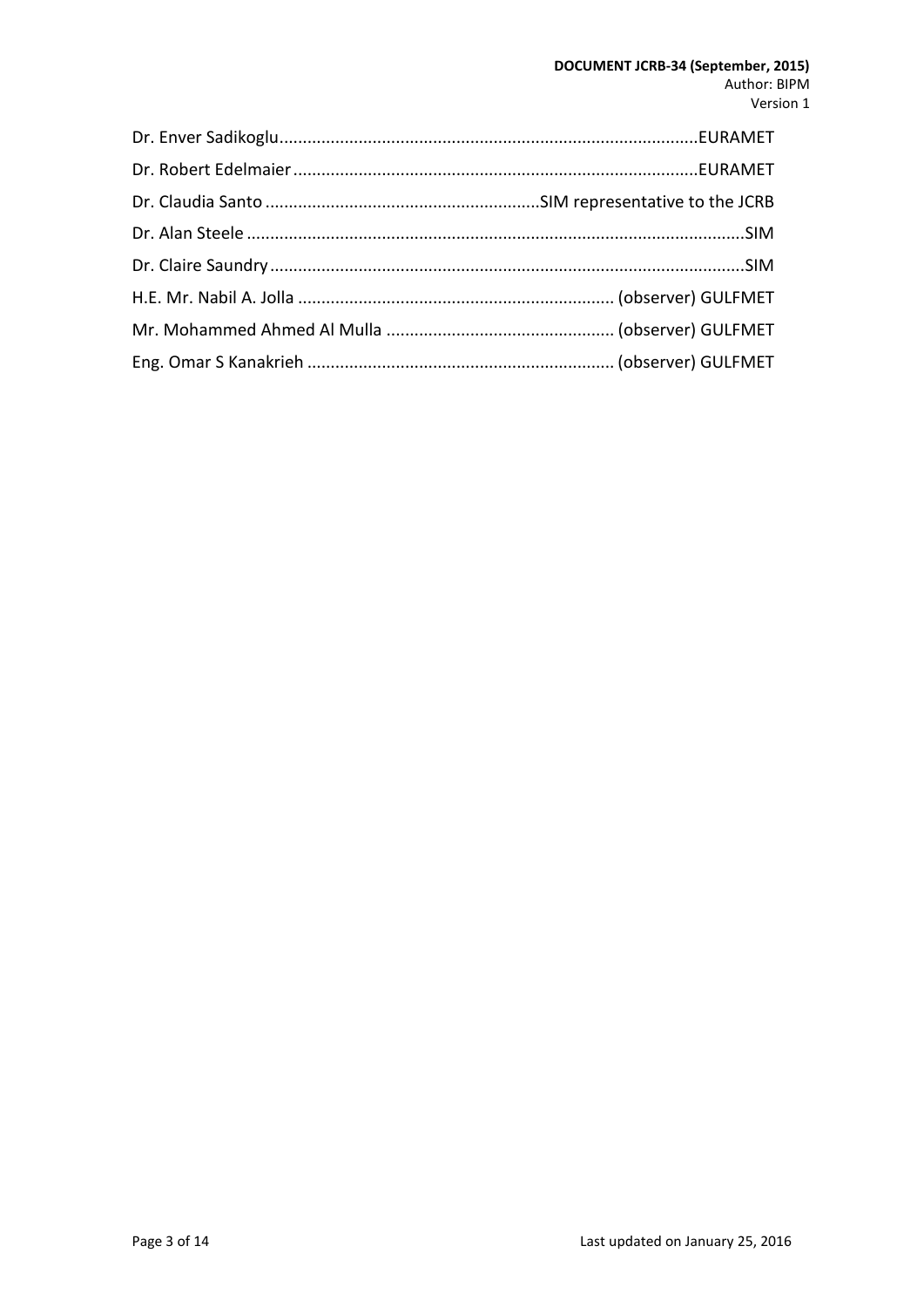## <span id="page-3-0"></span>**1. Welcome by the Chairman and approval of the agenda**

Dr. Birzhan Kaneshev, Chairman of the Kazakhstan State Committee of Technical Regulation and Metrology, welcomed the delegates to Astana, Kazakhstan and opened the  $34<sup>th</sup>$  meeting of the JCRB. Dr. Martin Milton, Director of the BIPM and Chairman of the JCRB, thanked Dr. Kaneshev and his staff for hosting the  $34<sup>th</sup>$  meeting of the JCRB and the making the event a resounding success.

The members of the JCRB delegations were then asked to introduce themselves.

The agenda of the 34<sup>th</sup> JCRB meeting was approved without amendments.

# <span id="page-3-1"></span>**2. Approval of the minutes of the 33rd meeting of the JCRB and review of pending actions**

The minutes of the 33<sup>rd</sup> meeting of the JCRB were approved without amendments.

M. Milton reported on the status of actions agreed to at the 33 $^{rd}$  JCRB meeting:

- − Action 32/9 (regarding RMOs providing updated training links for linkage to the DCMAS Network website, open item from 32<sup>nd</sup> JCRB) AFRIMETS, APMP, and SIM have provided links. EURAMET and COOMET stated they will supply links shortly.
- − Action 33/1 (regarding BIPM providing yearly updates of its QMS to the RMO that the BIPM most recently presented its QMS to) M. Milton stated that the BIPM will now make yearly status reports on its QMS to the RMO it most reported its QMS to on the five year cycle. The 2015 report is in review by the BIPM and is expected to be sent to EURAMET in October, 2015.
- − Action 33/3 (regarding the KCDB office reporting Key and Supplementary Comparisons which are incomplete and were started 5 or more years ago) will be reported under agenda item 9.
- − Action 33/4 (regarding the RMOs' presentation at the CIPM MRA review) will be reported under agenda item 8.
- − Actions 33/5, 33/6, and 33/7 (regarding revision to documents CIPM MRA-D-02, CIPM MRA-G-03, CIPM MRA-D-06) all were revised and posted.
- − Action 33/12 (regarding issue of publication of results with participants who are nonsignatories of the CIPM MRA) will be covered in agenda item 13.
- − Action 33/13 (regarding discussion of granting GULFMET provisional acceptance as an RMO) will be covered in agenda items 7, 11, and 12.

# <span id="page-3-2"></span>**3. Report on progress since the 33rd JCRB meeting; update on revision to ISO/IEC 17025**

A. Henson presented a report on the developments at the BIPM since the 33 $^{\text{rd}}$  meeting of the JCRB and an update on the revision to ISO/IEC 17025. The important points of the report included: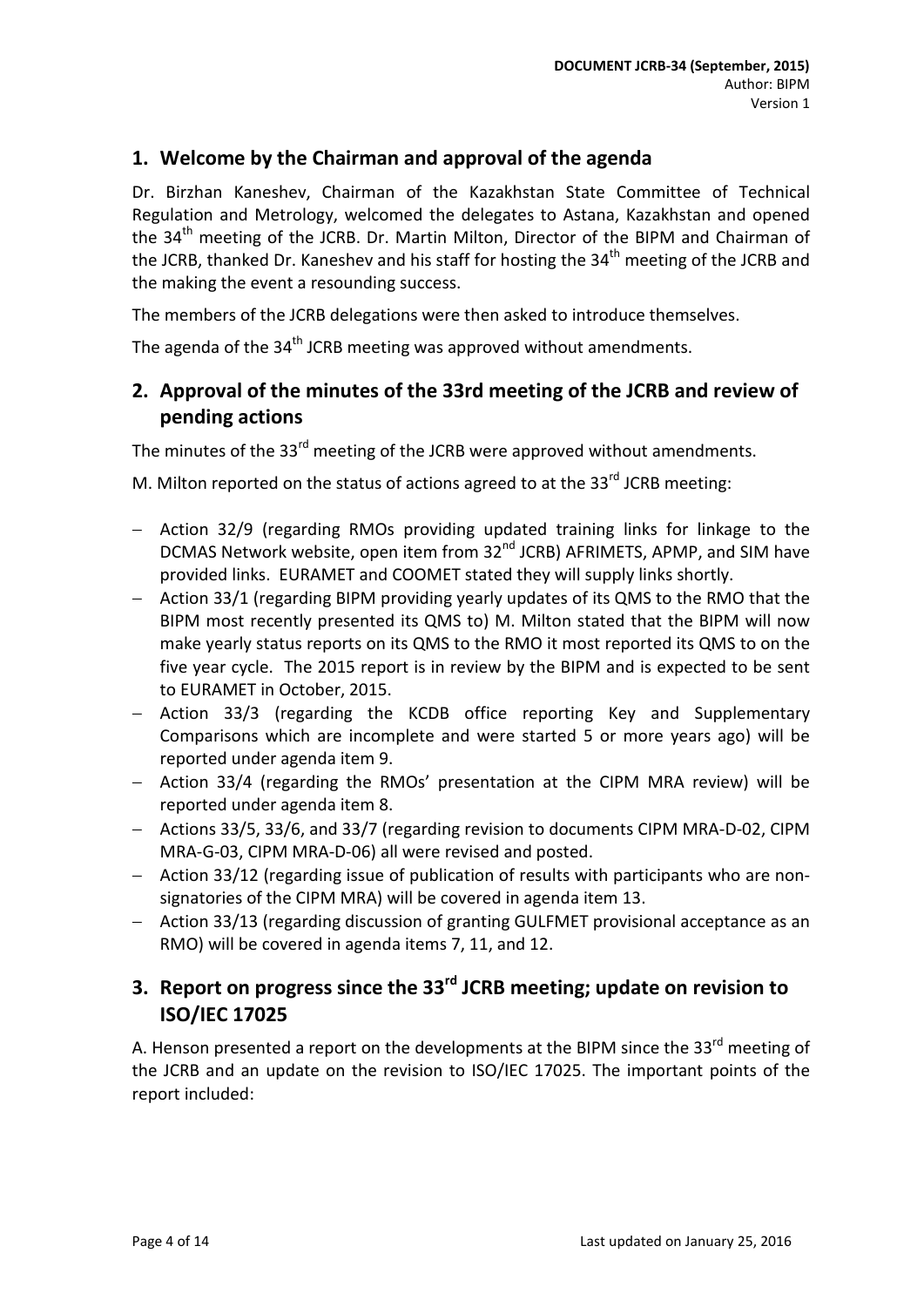- − Lithuania, an Associate of the CGPM since 2001, became a Member State of the BIPM on 16 April 2015; United Arab Emirates became a Member State on 27 April 2015;
- − Potential new Member States of the BIPM and Associates of the CGPM;
- − Associates encouraged to become Member States;
- − The BIPM website has webpages that provide summary information on the RMOs. To confirm that the information on the webpages is accurate and up-to-date, the RMOs need to examine the content and provide updated information. The JCRB agreed to the following action:

*Action 34/1: Each RMO will review their RMO/BIPM webpages and provide updated information where necessary to the JCRB Executive Secretary by March 1, 2016.*

− World Metrology Day continues to grow as evidenced by increased country event links and poster language translations each year. VNIIMS is working with the BIPM/BIML on the 2016 poster. The strapline for 2016 will be "Measurements in a dynamic world". The JCRB agreed to the following action in planning for World Metrology Day in 2017:

*Action 34/2: SIM will identify, by March 2016, an NMI within its region to work with the BIPM in developing a poster for World Metrology Day for 2017.*

- − Lists of the BIPM secondees and guest workers, and upcoming meetings and events.
- − Working group WG44 on revisions to ISO/IEC 17025 has met three times. WG44 has about 80 participants. The CD on the current draft is expected to be circulated in late September or early October, with an aim of publishing in 2017. Key issues in the revision are the imposed structure (in particular the split between resources and processes), the imposed Route A/Route B allowing ISO 9001 as an alternative to the management section of ISO/IEC 17025, and whether the scope of the standard should be expanded to cover "standalone" sampling.

*[The BIPM report is available on the restricted-access JCRB working documents webpage. listed as [JCRB-34/03.0](http://www.bipm.org/cc/JCRB/Restricted/34/34-03_Report_Progress.pdf)]*

## <span id="page-4-0"></span>**4. Report from the CIPM**

M. Milton delivered a verbal report of the CIPM. W. Louw, a member of the AFRIMETS delegation and also a CIPM member, is the CIPM representative for the meeting. Items reported were the upcoming review of the implementation of the CIPM MRA, reforms to provide sustainability of the BIPM staff pension and provident fund, expectation that the report of the 25<sup>th</sup> CGPM will go to press soon, and that the CIPM Bureau has invited chairs of the RMOs to attend a meeting prior to the 2015 NMI Director's workshop.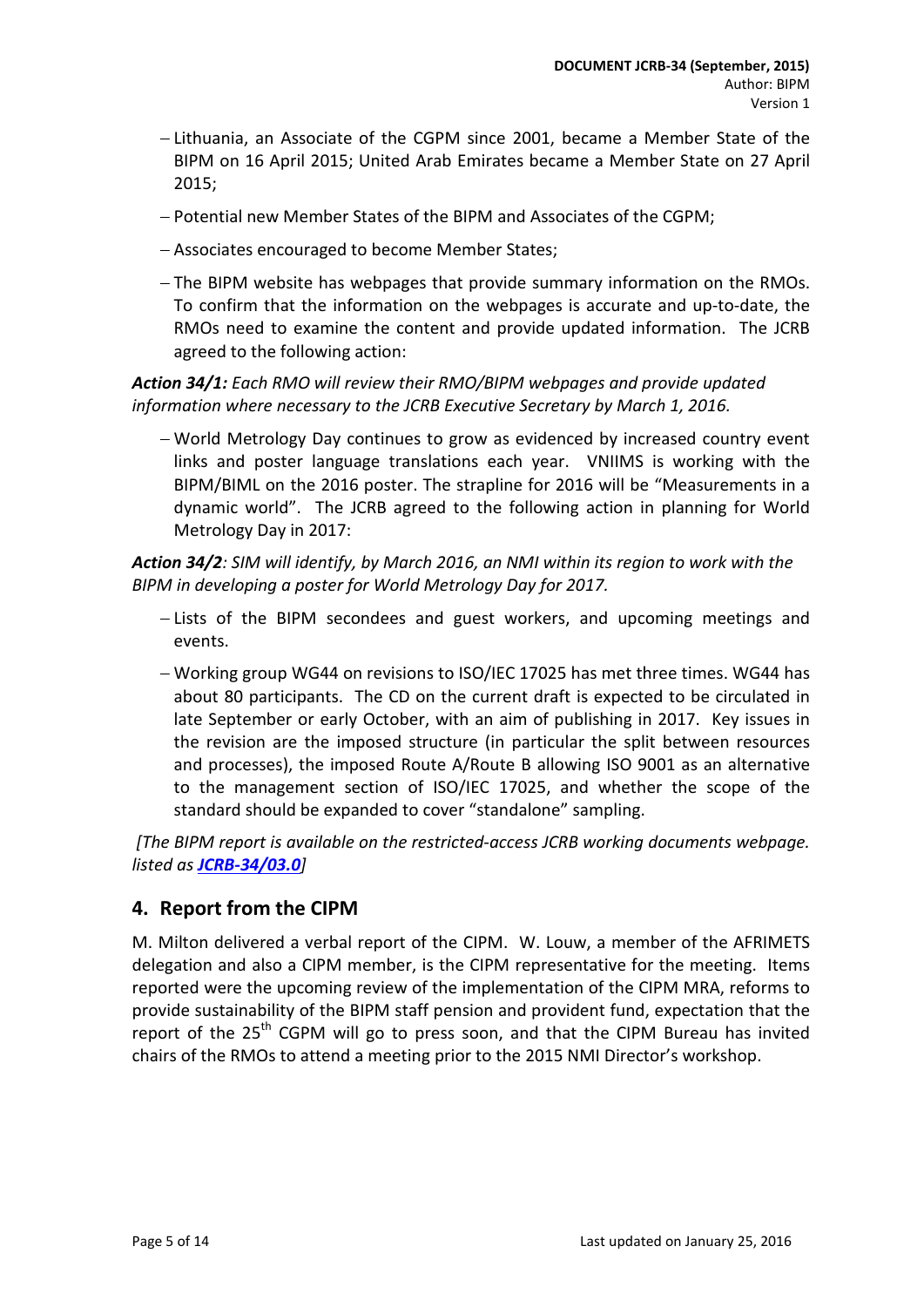# <span id="page-5-1"></span><span id="page-5-0"></span>**5. Highlights of the RMO reports to the JCRB**

### **5.1. AFRIMETS**

W. Louw presented the highlights of the AFRIMETS report.

#### <span id="page-5-2"></span>**5.2. APMP**

P. Fisk presented the highlights of the APMP report.

#### <span id="page-5-3"></span>**5.3. COOMET**

P. Neyezhmakov presented the highlights of the COOMET report.

#### <span id="page-5-4"></span>**5.4. EURAMET**

B. Jeckelmann presented the highlights of the EURAMET report.

#### <span id="page-5-5"></span>**5.5. SIM**

C. Santo presented highlights of the SIM report.

*[The individual RMO presentations are available on the restricted-access JCRB working documents webpage, listed as [JCRB-34/05.1](http://www.bipm.org/cc/JCRB/Restricted/34/AFRIMETS_Report_34th_JCRB_2015.doc); [JCRB-34/05.2](http://www.bipm.org/cc/JCRB/Restricted/34/APMP_report_for_JCRB.pdf); [JCRB-34/05.3](http://www.bipm.org/cc/JCRB/Restricted/34/JCRB_34_COOMET_Report.pdf); [JCRB-34/05.4](http://www.bipm.org/cc/JCRB/Restricted/34/EURAMET-Report_34th-JCRB_150831.pdf) and [JCRB-34/05.5](http://www.bipm.org/cc/JCRB/Restricted/34/presentacionSIM.ppt) respectively.]*

# <span id="page-5-6"></span>**6. Progress on the BIPM Capacity Building and Knowledge Transfer (CBKT) program and discussion of role of RMOs in CBKT**

A. Henson presented a report on progress in the BIPM Capacity Building and Knowledge Transfer program. The origin of the program and its goals were summarized, followed by the status and mechanisms that are being pursued for implementation. Several NMIs and RMOs have already indicated their support for the CBKT.

One of mechanisms is a NIST grant opportunity to which the BIPM applied for funds, and which the BIPM received notice (following the JCRB meeting) that the grant will be funded in full. This mechanism will involve focussed training of up to 30 metrologists from emerging NMIs in implementation and leadership roles in global metrology. Two training courses will be held at the BIPM for two groups of metrologists. "Leaders of tomorrow" will provide training in late 2016 for the next generation of TC and WG chairs, and on piloting comparisons. "A sound beginning" will provide training in 2017 on submitting successful CMCs. Each course will contain an activity called "hitting the target", which is aimed at training in techniques to ensure that CMCs being developed are of greatest benefit to stakeholders within the country of the NMI/DI. Priority will be given to candidates trainees from SIM and AFRIMETS. Full travel and subsistence of trainees will be covered, with the training being conducted mostly by BIPM staff to be supplemented by experts from RMOs. The BIPM will be looking to the RMOs for assistance on nominating candidates for the training. The JCRB agreed to the following action item related to the NIST-funded program.

*Action 34/3: RMOs to establish mechanisms to identify potential candidates to participate in the BIPM CBKT training programs on "leaders of tomorrow" scheduled for*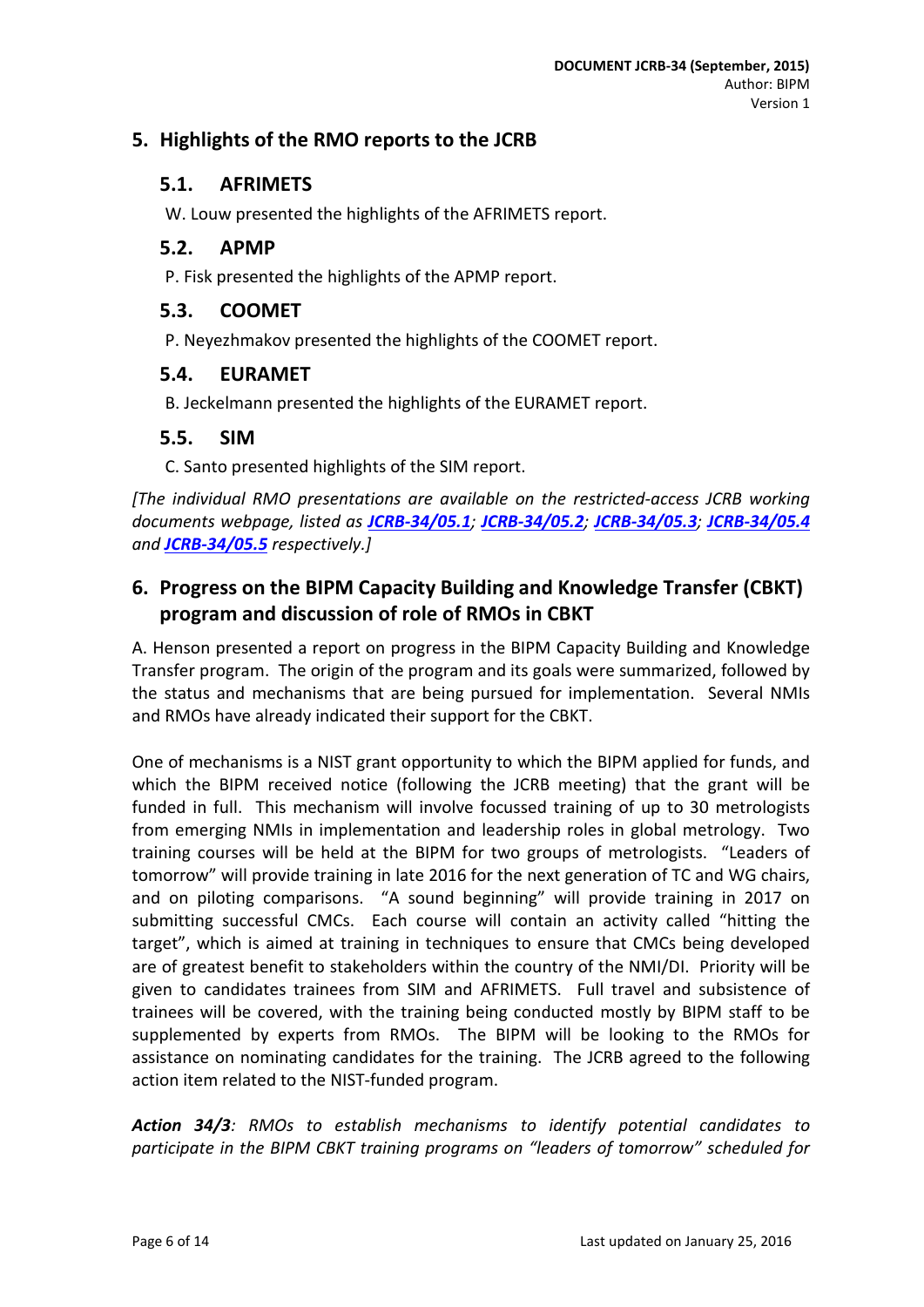*late 2016) and "a sound beginning" (scheduled for 2017) aimed at training metrologists in leadership and implementation roles in global metrology.*

*[The report is available on the restricted-access JCRB working documents webpage listed as [JCRB-34/06.0](http://www.bipm.org/cc/JCRB/Restricted/34/34-06_BIPM_CBKT.pdf)]*

# <span id="page-6-0"></span>**7. GULFMET presentation and discussion on progress toward provisional acceptance as an RMO, Action 3/13**

N.A. Molla delivered a speech thanking the JCRB for inviting the GULFMET delegation to the meeting and providing GULFMET the opportunity to present their progress made since the  $33<sup>rd</sup>$  JCRB meeting toward becoming an internationally recognized RMO. M.A. Al Mulla made a summary presentation on progress made by GULFMET toward addressing Action 33/13 (which requested evidence of a roadmap and timetable to address requirements for GULFMET to be granted provisional acceptance as an RMO), and O. S. Kanakrieh provided specific details of the status of metrology activities in GULFMET member states Saudi Arabia, United Arab Emirates (UAE), Bahrain, Oman, and Qatar. The presentations pointed out that

- − Since the 33<sup>rd</sup> JCRB, the UAE has become a member state of the BIPM and will shortly sign the CIPM MRA;
- − NMIs participating in GULFMET as Associate Members (in addition to the seven GSO member states) have been granted the right to vote on resolutions and recommendations of the technical committees;
- − Outcomes of the 33<sup>rd</sup> JCRB meeting were reported to the 35<sup>th</sup> GSO Technical Board meeting and the  $21<sup>st</sup>$  GSO Ministerial Council Meeting, after which GSO directed GULFMET member states to: develop national strategies to promote metrology activities, develop plans to interact with other RMOs, speed up processes to join the BIPM, and work urgently with GULFMET to fulfil JCRB requirements;
- − GULFMET held a workshop to develop a roadmap and timetable to address requirements to be granted provisional acceptance as an RMO. The roadmap was presented to the JCRB;
- − New TC chairs and TC secretaries were selected in mass and related quantities, thermometry, electricity and magnetism, and quality;
- − Agreed to start interlaboratory comparisons in gas pressure, mass, and force;
- − For each of the member states listed above, GULFMET reported on numbers of technical staff, active metrology areas, status of accreditation, numbers of calibrations and tests, participation in ILCs, and training.

Following the presentation JCRB delegates were given the opportunity to ask questions of GULFMET concerning their report and their oral presentation. GULFMET was asked whether their existing calibration capabilities were available for viewing; GULFMET stated they were currently being updated and will be available on their website shortly. GULFMET was asked about accreditation plans for the NMIs, as none have been accredited to date and only UAE is planned for accreditation later in 2015. They were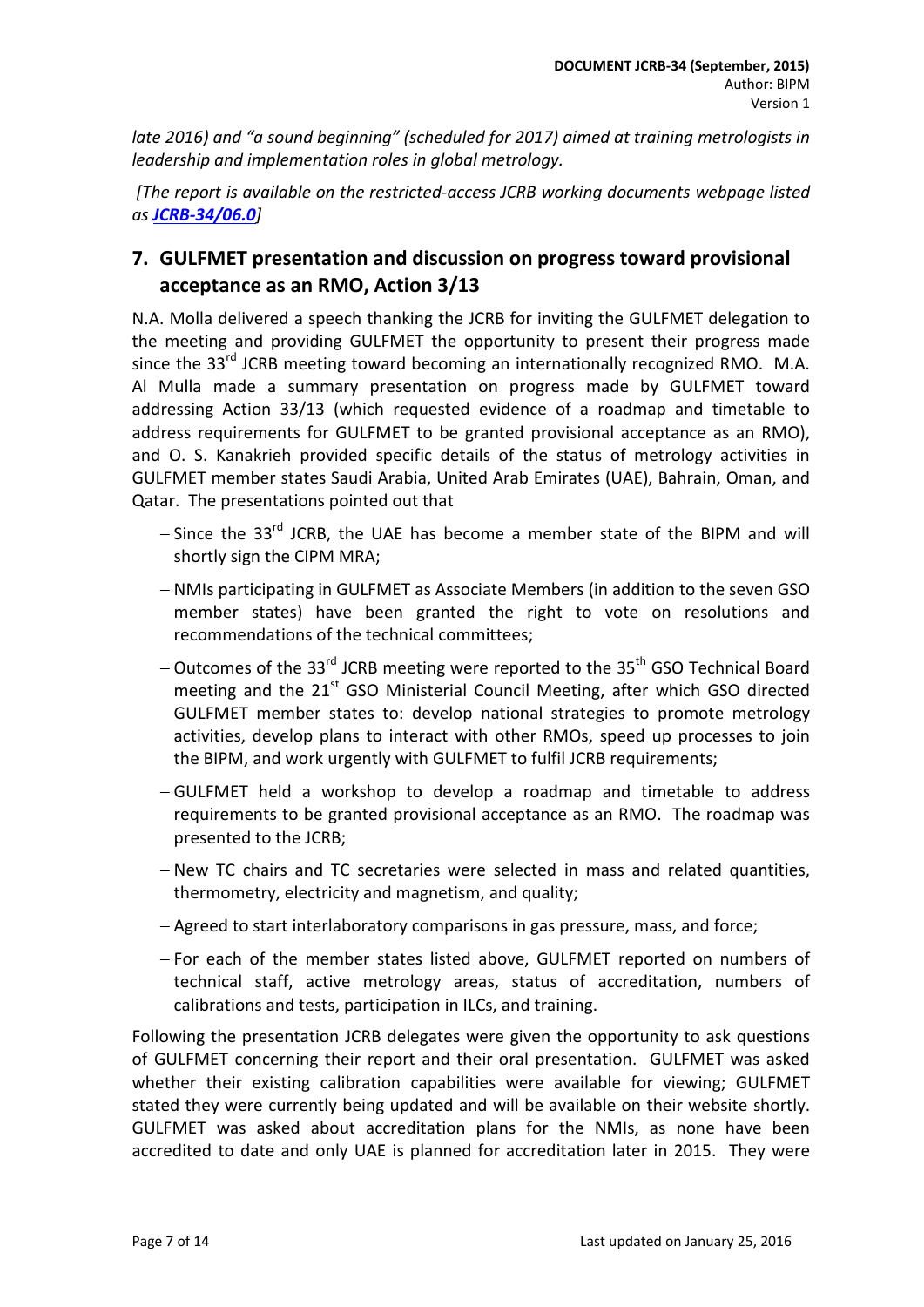asked if their numbering scheme for comparisons follows those used for CIPM and RMO comparisons, and they stated it does not. They were advised that technical assessors should be selected according to guidelines stated in document CIPM MRA-G02, as this will assist them later in receiving recognition of the accreditations by the other RMOs.

Following the discussion, the JCRB Chair thanked the GULFMET delegation for their presentation and attendance at the meeting.

*[The GULFMET presentation is available on the restricted-access JCRB working documents webpage listed as [JCRB-34/07.1](http://www.bipm.org/cc/JCRB/Restricted/34/GULFMET_Progress_Report_2015_march_sep.ppt)]*

# <span id="page-7-0"></span>**8. CIPM MRA review workshop**

W. Louw presented a draft RMO presentation on the JCRB perspective for the CIPM MRA workshop in which he summarized the presentations the RMOs made at the 33<sup>rd</sup> meeting of the JCRB. The RMOs discussed both the content and form of the presentation. It was agreed that W. Louw would give a more general presentation to the workshop in which he would articulate CIPM MRA successes, high-level principles, and opportunities for improvements that were common to all of the RMOs. RMOs will have the opportunity at the workshop to make individual presentations on their perspective and recommendations for improvements. The BIPM presented the draft agenda for the workshop which was discussed by the participants.

D. Olson made a presentation on the analysis of the participation of NMIs and RMOs in comparisons, and the distribution of CMCs by NMIs and RMOs. The analysis looked at trends over time, and in particular for Key Comparisons, the distribution among NMIs of the relative number of KCs piloted to KC participation. The results showed how the piloting workload for KCs is concentrated in a small number of NMIs. On average there are 9 participants for each KC; 15 of the 91 institutions who have participated in a KC have piloted comparisons more than the average, 34 institutions have piloted at least one KC but less than the average, and 42 institutions have participated in a KC but never been the pilot. The results also showed how the piloting load was distributed over three time periods: prior to 1999 and the signing of the CIPM MRA; from 1999 to 2015; and from 2015 onward (planned KCs and those not yet completed). This analysis indicated how the load sharing in terms of KC piloting has changed over time. Results were also shown for RMO comparisons, and the distribution of comparisons by metrology area. The CMC analysis showed the distribution of chemistry/physical CMCs by NMI/institution (chemistry CMCs are concentrated in fewer institutions than physical CMCs); the growth in CMCs by metrology area (chemistry, ionizing radiation, and electricity and magnetism currently account for 59 % of all CMCs); and the growth in CMCs by RMO (EURAMET has 46 % of all CMCs).

*[The presentation on comparison and CMC analysis is available on the restricted-access JCRB working documents webpage, listed as [JCRB-34/08.2](http://www.bipm.org/cc/JCRB/Restricted/34/34-08.2_KC_Participation_CMCs.pdf).]*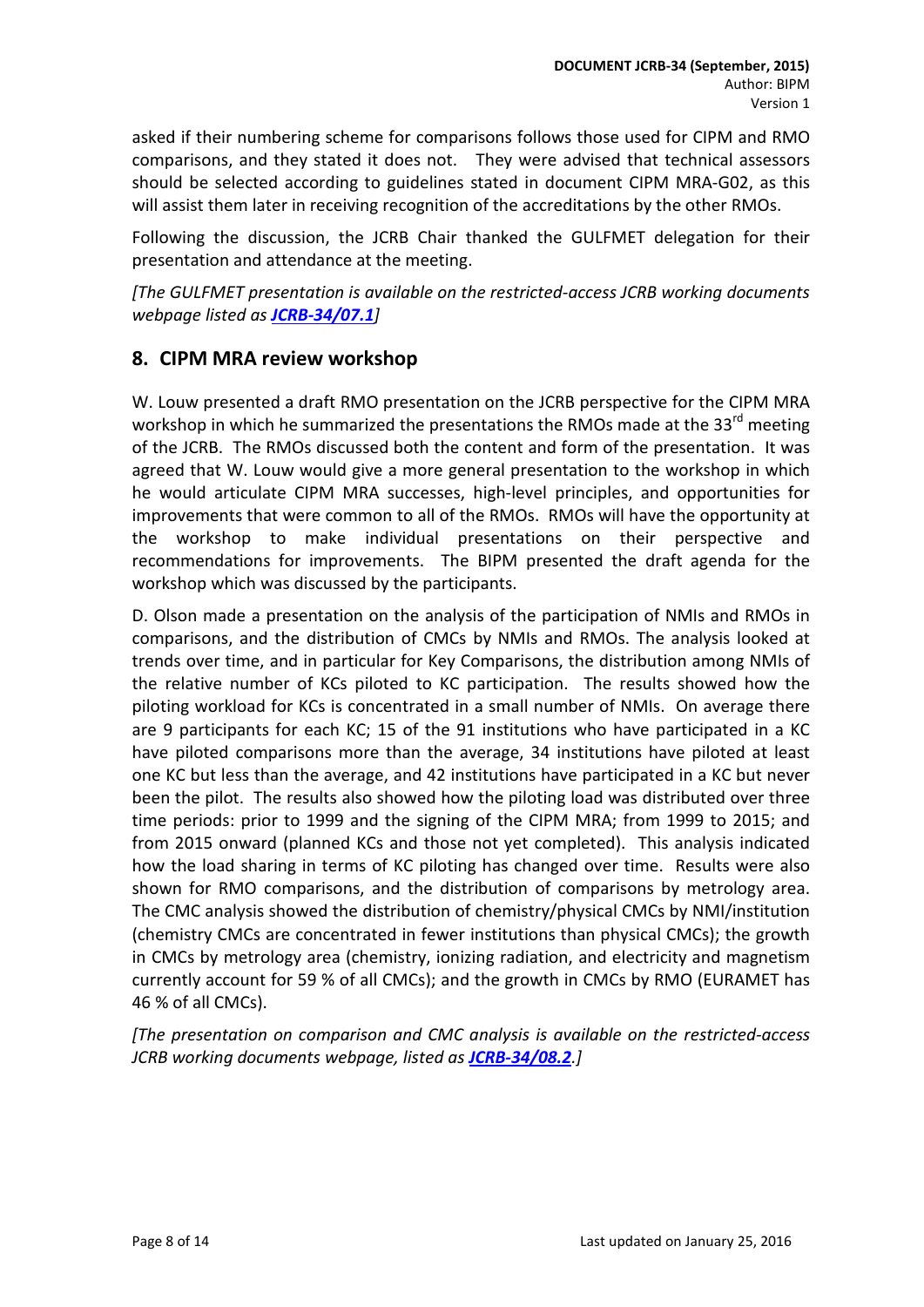# <span id="page-8-0"></span>**9. KCDB report**

A. Henson presented a summary of the semi-annual KCDB report to the JCRB prepared by Dr Susanne Picard. S. Picard is now the KCDB coordinator following the retirement of Dr Claudine Thomas. The report included the following points:

- − As of 1 September 2015, the KCDB included a total of 24 041 CMCs, a net increase of 72 since the 33<sup>rd</sup> JCRB. Over this period the number of chemistry CMCs has increased by 120, and the number of physics CMCs has decreased by 48. There were new CMCs published in physics however the net decrease was due to several requests for greying out CMCs and the application of uncertainty tables in electricity and magnetism by Peru.
- − 253 CMCs are in grey-out status (temporarily removed from the KCDB), compared with 154 CMCs as of 1 March 2014. CMCs from Mexico (RI), Bulgaria (L), and Denmark (RI) were permanently deleted from the KCDB. Greyed-out CMCs in New Zealand (5 CMCs in EM) and Canada (4 CMCs in PR) reached the 5-year grey-out status on 20 August 2015; when notified of the requirement to detail a reinstatement plan, both NMIs requested the CMCs be permanently removed (action followed the JCRB meeting). 11 CMCs in L for Canada will reach the 5-year grey-out status on 21 January 2016.
- − 22 of the 40 Associates who have signed the CIPM MRA have CMCs currently published in the KCDB.
- − As of 01 September 2015, there were 1348 total comparisons in the KCDB (915 KC, 433 SC). 67 % of the total are complete and their reports published in the KCDB. Since the 33<sup>rd</sup> JCRB, there have been 18 KC and 14 SC new registrations, 2 KC and 2 SC deletions, and 35 KC and 11 SC reports published.
- − In response to Action 33/3, the written KCDB report lists comparisons that were started 5 or more years ago and that have not reached a conclusion. There are currently 82 KCs and 48 SCs in this category, or 10 % of all comparisons. RMOs were asked to examine the comparisons listed for their RMO and consider taking appropriate action.

*[The KCDB report is available on the restricted-access JCRB working documents webpage listed as [JCRB-34/09.0,](http://www.bipm.org/cc/JCRB/Restricted/34/KCDB_Report_to_34th_JCRB.pdf) and on the unrestricted BIPM website at [http://www.bipm.org/jsp/en/ViewKCDBReport.jsp\]](http://www.bipm.org/jsp/en/ViewKCDBReport.jsp)*

# <span id="page-8-1"></span>**10. Status of CMC submissions and review / issues from Consultative Committees**

D. Olson made a presentation on the status of CMC submissions and the JCRB website. Since the 33<sup>rd</sup> JCRB, 18 CMC sets have been published, 21 CMC sets have been submitted, one set was not approved, and one set was abandoned. As of 1 September 2015, 14 sets were in the status of "review in progress". 4 of those sets were waiting for the inter-RMO review, while the remaining 10 were waiting for the revised file to be posted. Two CMC sets had been in the status longer than 2 years; SIM requested its CMC set be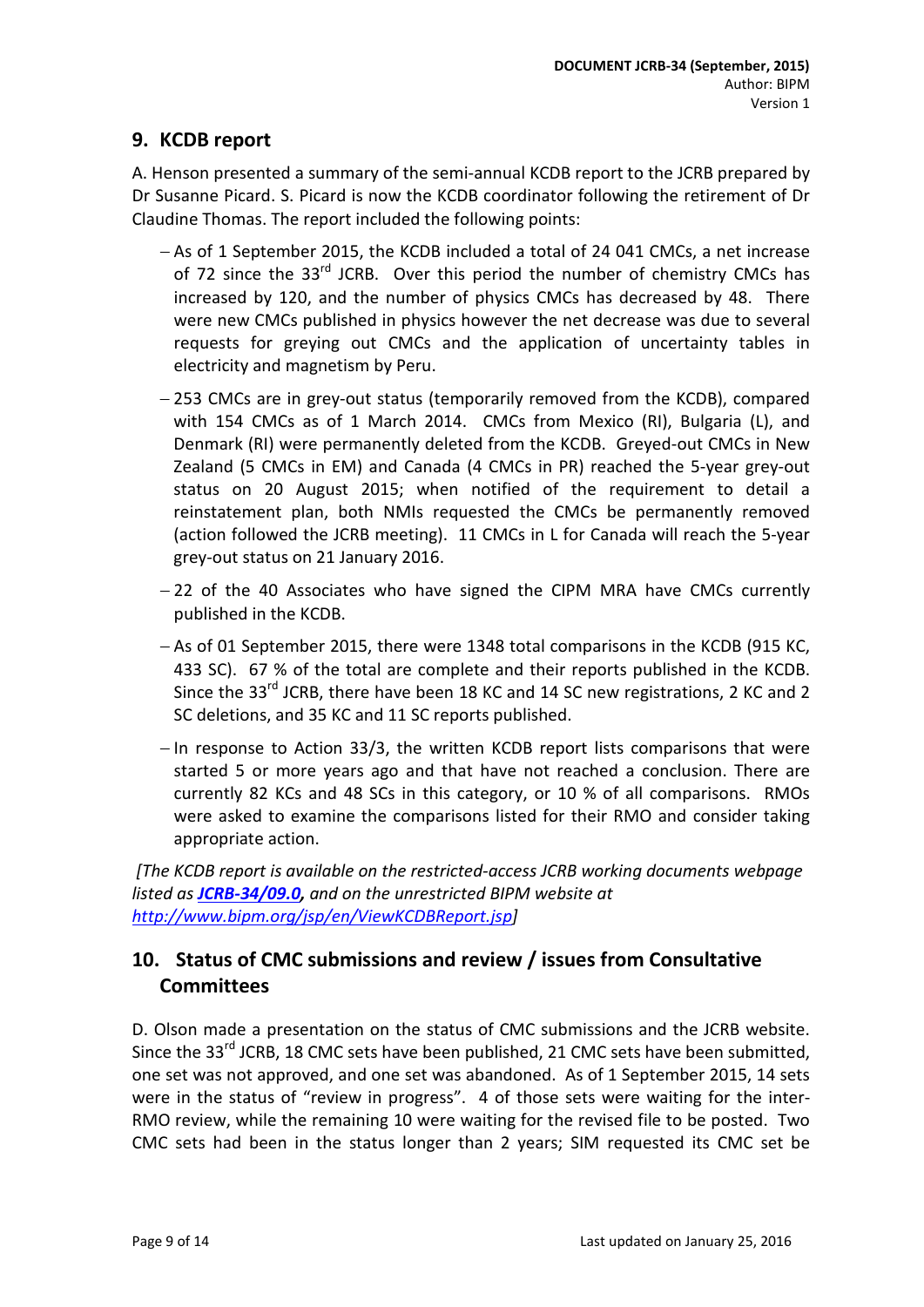abandoned and COOMET will notify the JCRB executive secretary of appropriate action (if any) to take on its set.

Several CMC and CC issues were raised. In a noticeable number of CMC sets, the QMS evidence has not been supplied at the time of CMC submissions. This has occurred in 6 of the last 9 sets in IR, and for all the chemistry submissions in Cycle XVI fast track. In those cases the JCRB executive secretary makes a special request to the RMO to submit the QMS evidence. This becomes problematic when a CMC set includes submissions from multiple NMIs, as none of the CMCs can be published until the QMS evidence is supplied from all the NMIs. In the metrology area of AUV, there has been an increase in the loss-of-rights to review since October 2013. Reviewers in RI have requested an additional reminder at one week prior to the review deadline, in addition to the current reminder three weeks prior to the deadline. SIM asked if customized deadline reminders could be provided specific to the requests of individual reviewers. In response the JCRB agreed to the following action:

*Action 34/4: The BIPM will investigate the programming burden related to providing customized deadline alert dates to RMO reviewers of CMCs. The specific request is to add a one week reminder prior to the deadline date for submitting the review, in addition to the present three week reminder.*

D. Olson presented an analysis of the time to review and publish CMC sets (time from initial set posting to publication, classic review) based on 364 CMC sets from 2001 to 2015. The analysis showed significantly shorter review times as time progressed from 2001 to 2015. The median time in the 2013-2015 time period is now 124 days, which is less than half the median time during the first 6 years of the CIPM MRA.

D. Olson then presented an analysis of the value added by the inter-RMO review of CMCs, determined by how many CMC lines receive a comment at the inter-RMO review (either due to formatting, technical quality, or lack of supporting evidence). 63 CMC sets submitted for classic review, with a total of 1061 CMC lines, were examined from March 2013 to June 2015. These CMC sets covered the 7 metrology areas that utilized classic review and all RMOs. On average, 43 % of the CMC lines passing out of the intra-RMO review receive a comment at the inter-RMO review, with approximately half of these comments related to technical quality (including supporting evidence). The conclusion is that at least 20 % of submitted CMC lines receive some value by the inter-RMO review.

D. Olson presented results of the on-going analysis of inter-RMO review performance (defined as adherence to review deadlines, of loss-of-rights), that was started after the 2013 CMC best practices workshop. In the time period since the  $33<sup>rd</sup>$  JCRB, SIM has shown significant improvement in reducing loss-of-rights. In this period, AFRMETS, APMP, EURAMET, and SIM are now completing close to 80 % or more of the reviews without loss-of-rights. Specific information reasons for loss-of-rights was provided to the RMOs.

*[The CMC status report is available on the restricted-access JCRB working documents webpage listed as [JCRB-34/10.0](http://www.bipm.org/cc/JCRB/Restricted/34/34-10_Status_of_CMCs.pdf)*].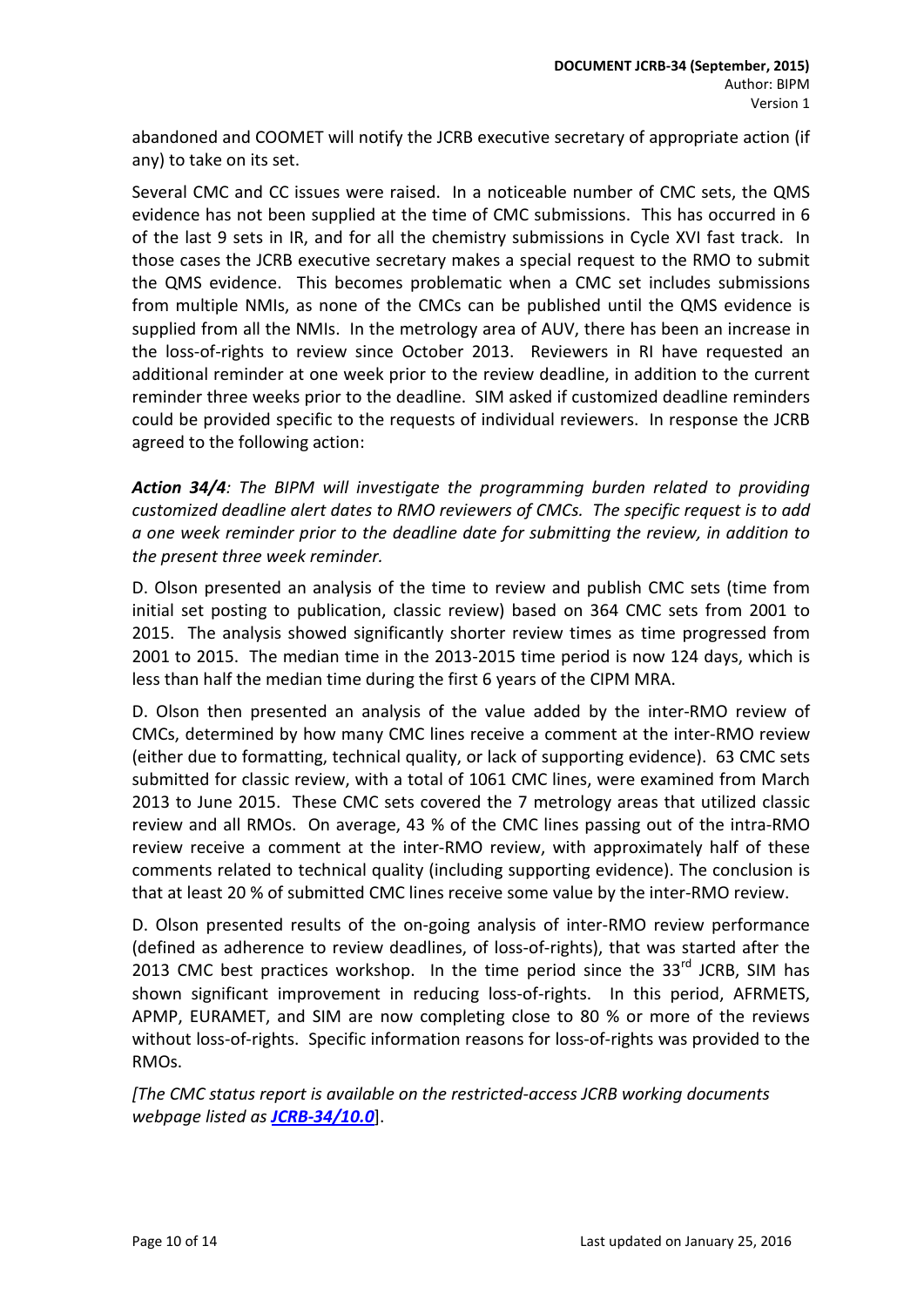# <span id="page-10-0"></span>**11. Summary of JCRB position on GULFMET progress**

A session was held without the GULFMET delegation present. Each RMO stated its view on GULFMET's progress since the  $33<sup>rd</sup>$  JCRB meeting and how it had addressed the requirements of *Action 33/13* during its presentation and follow-up discussion. The JCRB delegations then discussed various aspects of the development of GULFMET. After the discussion, each RMO was asked whether they were in favor of granting provisional status as an RMO to GULFMET. The JCRB agreed to the following recommendation:

*Recommendation 34/1: The JCRB recommends to the CIPM the granting of provisional acceptance of GULFMET as an RMO (within the meaning of the CIPM MRA).*

# <span id="page-10-1"></span>**12. Debrief of GULFMET Delegation**

M. Milton delivered a debriefing to the GULMET delegation on the position of the JCRB which would recommend to the CIPM the granting of provisional acceptance of GULFMET as an RMO. M. Milton explained to GULFMET aspects of follow-up requirements set out in CIPM MRA-P-01, and issues raised during the discussion relating to their readiness to be granted provisional status. GULFMET continues to make significant progress and the JCRB would like to see that momentum continue. The focus going forward for GULFMET should be to show technical competence in their metrology activities. Although there is a minimum waiting period of one year to be granted full membership as an RMO, GULFMET should understand that technical competence is the key issue in obtaining full membership, and not the time spent in the provisional status. Technical competence should be shown, among other ways, by results of inter-laboratory comparisons, clarification of CMCs with associated uncertainties, activities of technical committees, and accreditation of quality systems. The GULFMET delegation to the 35<sup>th</sup> JCRB should include an expert in quality, and they should come prepared to detail more clearly their quality systems, quality structures, and accreditation evidence. GULFMET is encouraged to utilize the numbering system for its comparisons that match those of the CIPM CCs and the RMOs. They are invited to attend RMO working group meetings and should request attendance at relevant working group meetings of the CCs.

<span id="page-10-2"></span>N.A. Molla thanked the JCRB for their recommendation and continued support.

# **13. Reports of comparisons involving non-signatories to the CIPM MRA, Action 33/12**

C. Santo presented the SIM proposal on reports for comparisons involving participants who are non-signatories to the CIPM MRA. The essential aspects of the proposal is that (1) measurement comparison reports should be written to reflect the comparison that was actually performed, including results from all participants; and (2) these reports should be accessible from the online Key Comparison Database (which is a change from the policy stated in CIPM MRA-D-05), but the graphs and tables of equivalence explicitly shown should include results only from signatory NMIs and DIs (same as existing policy). After discussion and some minor revision to the text of the proposal, the JCRB agreed to the following resolution and actions: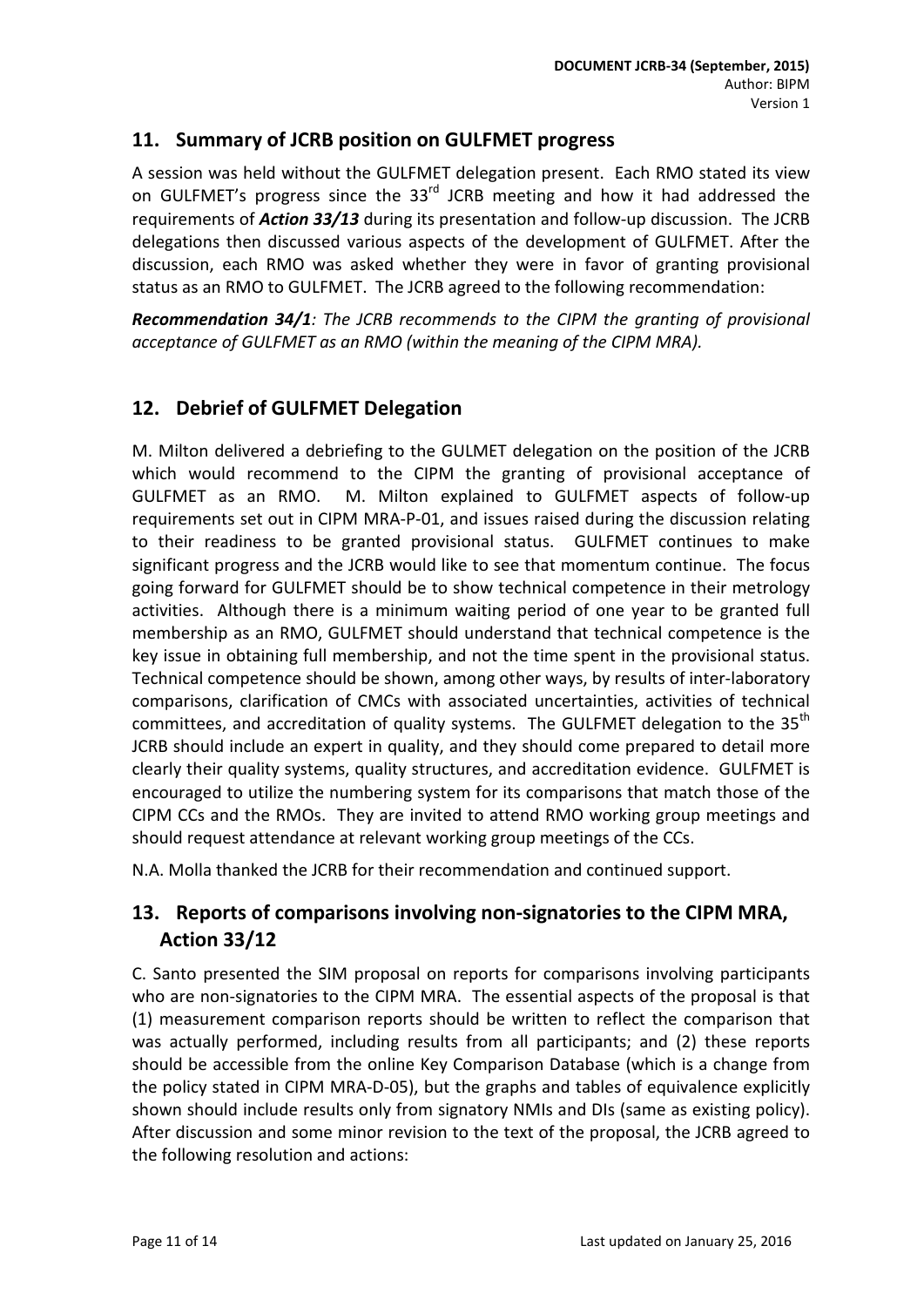*Resolution 34/1: The policy for reporting comparisons that involve non-signatories to the CIPM MRA is clarified according to the following text:*

*"Measurement comparison reports should be written to reflect the experiment that was actually performed, including summary results from all participants. These reports should be accessible from the online Key Comparison Database, but the graphs and tables of equivalence explicitly shown should include results only from signatory NMIs and DIs.* 

*The results for non-signatory participants should be considered as evidence of metrological competence for any future CMC submissions in the event that the laboratory becomes a signatory to the CIPM MRA.* 

*Note: This would not apply to laboratories participating in a measurement comparison under less stringent rules than the signatory laboratories (e.g. as a 'pilot study' participant for a measurement comparison in chemistry)."*

*Action 34/5: The BIPM to alert the CC presidents and the CC executive secretaries of Resolution 34/1 which revises the policy for publishing results of comparisons involving participants who are non-signatories to the CIPM MRA.*

*Action 34/6: The BIPM will review procedural documents of relevance to publishing reports of comparisons involving non-signatory participants, and draft proposed changes to those documents to be reviewed at the 35th JCRB meeting (revised policy stated in Resolution 34/1).*

The JCRB then discussed the issue of listing the comparison participants within the KCDB pages on the BIPM website. Currently, there are examples of comparisons where nonsignatory participants are listed along with the signatory participants, but it was not clear if the practice of listing non-signatories is consistent or not. This issue is particularly relevant in the case when the non-signatory is not a member of an RMO and is an "expert laboratories" that may also be a commercial institution. Prior to taking a decision on this the JCRB tasked the BIPM to investigate the current practice within the KCDB and agreed to the following resolution:

*Action 34/7: The BIPM to look at the current practice within the KCDB website of listing non-signatory participants in comparisons, identifying how extensive the practice is, and establish the feasibility of rectifying inconsistencies within the website should the JCRB recommend a consistent and retroactive policy of website listings (either always list the non-signatory participants or never list the non-signatory participants).* 

*[The SIM report of this agenda item is available on the restricted-access JCRB working documents webpage listed as [JCRB-34/13.0](http://www.bipm.org/cc/JCRB/Restricted/34/34-13.0_SIM_Reports_Comparions.docx)*].

## <span id="page-11-1"></span><span id="page-11-0"></span>**14. Other business**

## **14.1. RMO comparisons not registered in the KCDB (EURAMET)**

EURAMET raised the issue of the current practice among the RMOs of registering RMO comparisons in the KCDB. After discussion it was agreed that if the intention of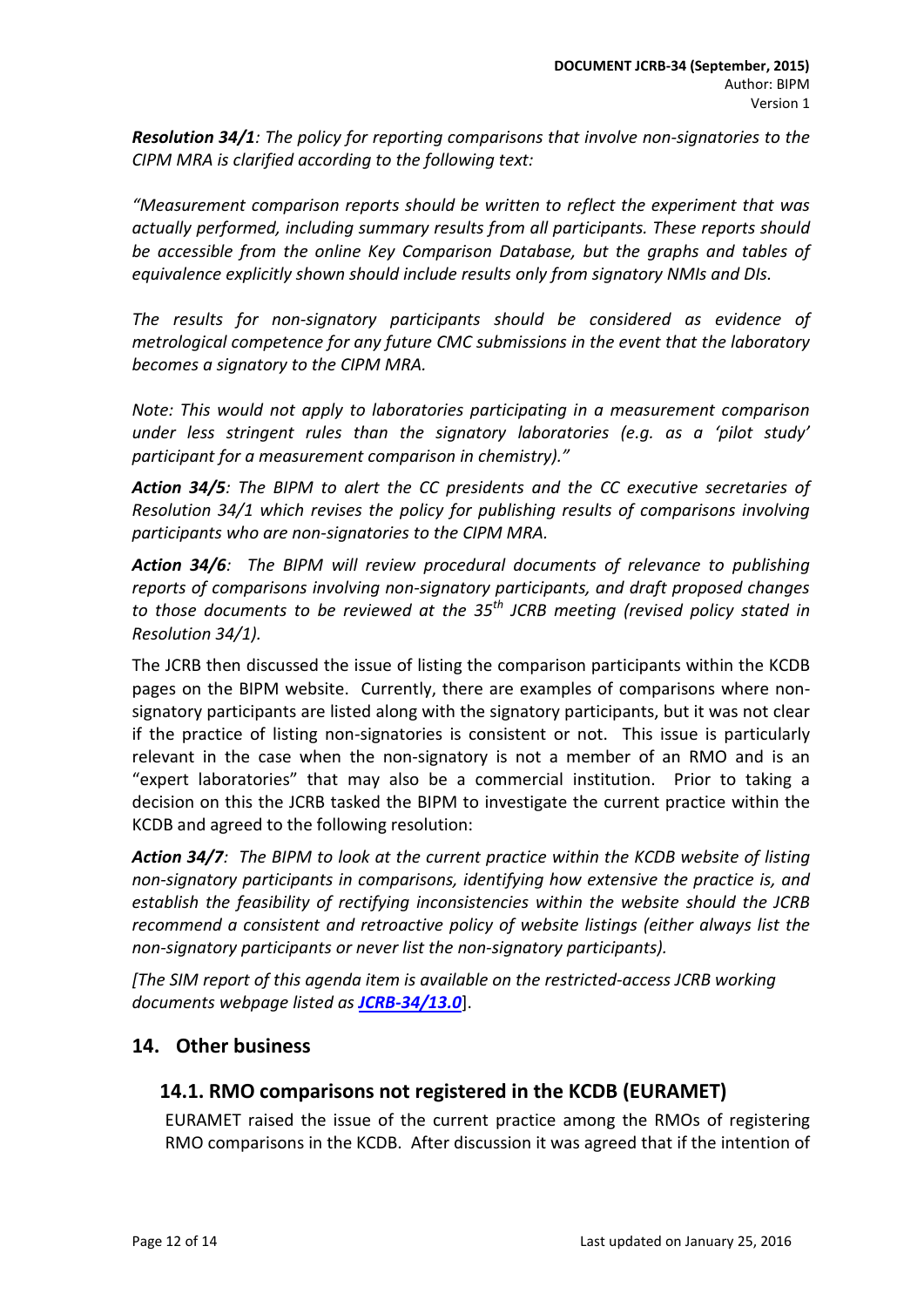the comparison is to provide evidence to support CMCs, then the comparisons should be registered in the KCDB. If the comparisons are conducted primarily as training exercises, then the comparisons should not be registered in the KCDB.

# <span id="page-12-0"></span>**14.2. Web-access capabilities for CC meetings (SIM)**

SIM raised the issue of making CC meetings web-accessible. M. Milton stated that WebEx capability already exists for meetings at the BIPM and its use is decided on a case-by-case basis in communication with the CC president or CC WG chair. RMOs should make the request to the chair for the particular meeting of interest.

# <span id="page-12-1"></span>**15. Next meetings and meeting closure**

*Resolution 34/2: The 35th meeting of the JCRB will take place on March 16 and 17, 2016 at the BIPM in Sevres.*

*Resolution 34/3: The 36th meeting of the JCRB is notionally scheduled for week 37, September 13 and 14, 2016. The decision as to whether to hold the meeting and its location will be made at the 35th JCRB meeting.*

## <span id="page-12-2"></span>**16. Resolutions, Recommendations, and Actions**

**Action 34/1**: Each RMO will review their RMO/BIPM webpages and provide updated information where necessary to the JCRB Executive Secretary by March 1, 2016.

**Action 34/2:** SIM will identify, by March 2016, an NMI within its region to work with the BIPM in developing a poster for World Metrology Day for 2017.

**Action 34/3:** RMOs to establish mechanisms to identify potential candidates to participate in the BIPM CBKT training programs on "leaders of tomorrow" (scheduled for late 2016) and "a sound beginning" (scheduled for 2017) aimed at training metrologists in leadership and implementation roles in global metrology.

**Action 34/4**: The BIPM will investigate the programming burden related to providing customized deadline alert dates to RMO reviewers of CMCs. The specific request is to add a one week reminder prior to the deadline date for submitting the review, in addition to the present three week reminder.

**Action 34/5**: The BIPM to alert the CC presidents and CC executive secretaries of Resolution 34/1 which revises the policy for publishing results of comparisons involving participants who are non-signatories to the CIPM MRA.

**Action 34/6**: The BIPM will review procedural documents of relevance to publishing reports of comparisons involving non-signatory participants, and draft proposed changes to those documents to be reviewed at the 35<sup>th</sup> JCRB meeting (revised policy stated in Resolution 34/1).

**Action 34/7**: The BIPM to look at the current practice within the KCDB website of listing non-signatory participants in comparisons, identifying how extensive the practice is, and